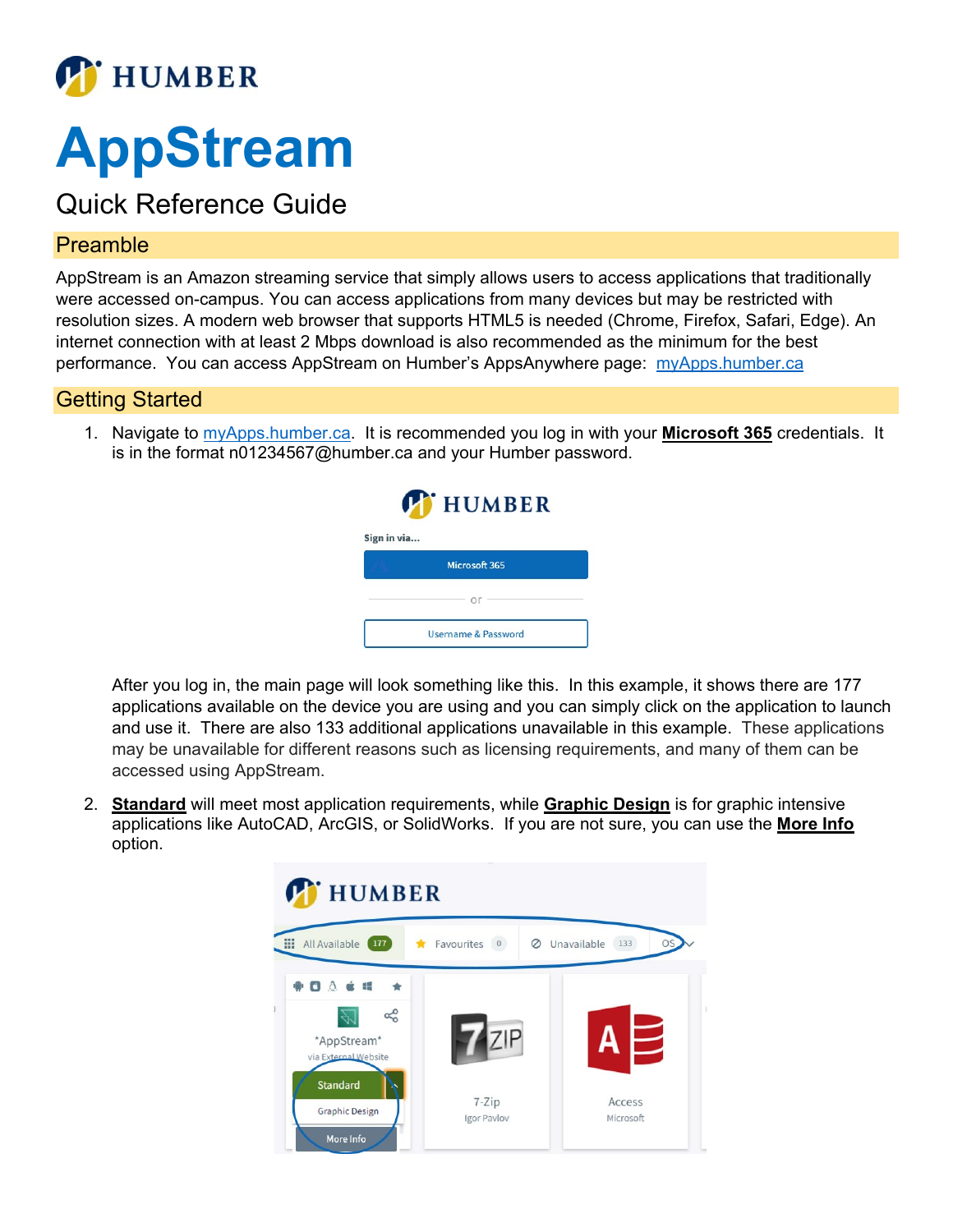3. Whether you click Standard or Graphic Design, AppStream will begin to load. It will take a couple of minutes so be patient. When it finishes, you may need to enter your password again.



4. Once you are in AppStream, you will see the browser now has two tabs. Be careful not to confuse the two tabs. The first tabs **myApps – Humber** is the tab on your own device that you used to navigate in Step 1, to myapps.humber.ca, to get started (the first tab in the image below). The second tab (see image) is **Amazon AppStream 2.0**. This tab is the site that opened after you finished logging into AppStream in Step 3 and will look like a full desktop because you are now on a virtual Humber College machine – like you are using a computer at the college. The Start menu will have some applications, but all available apps can be found by double clicking the shortcut called myApps.

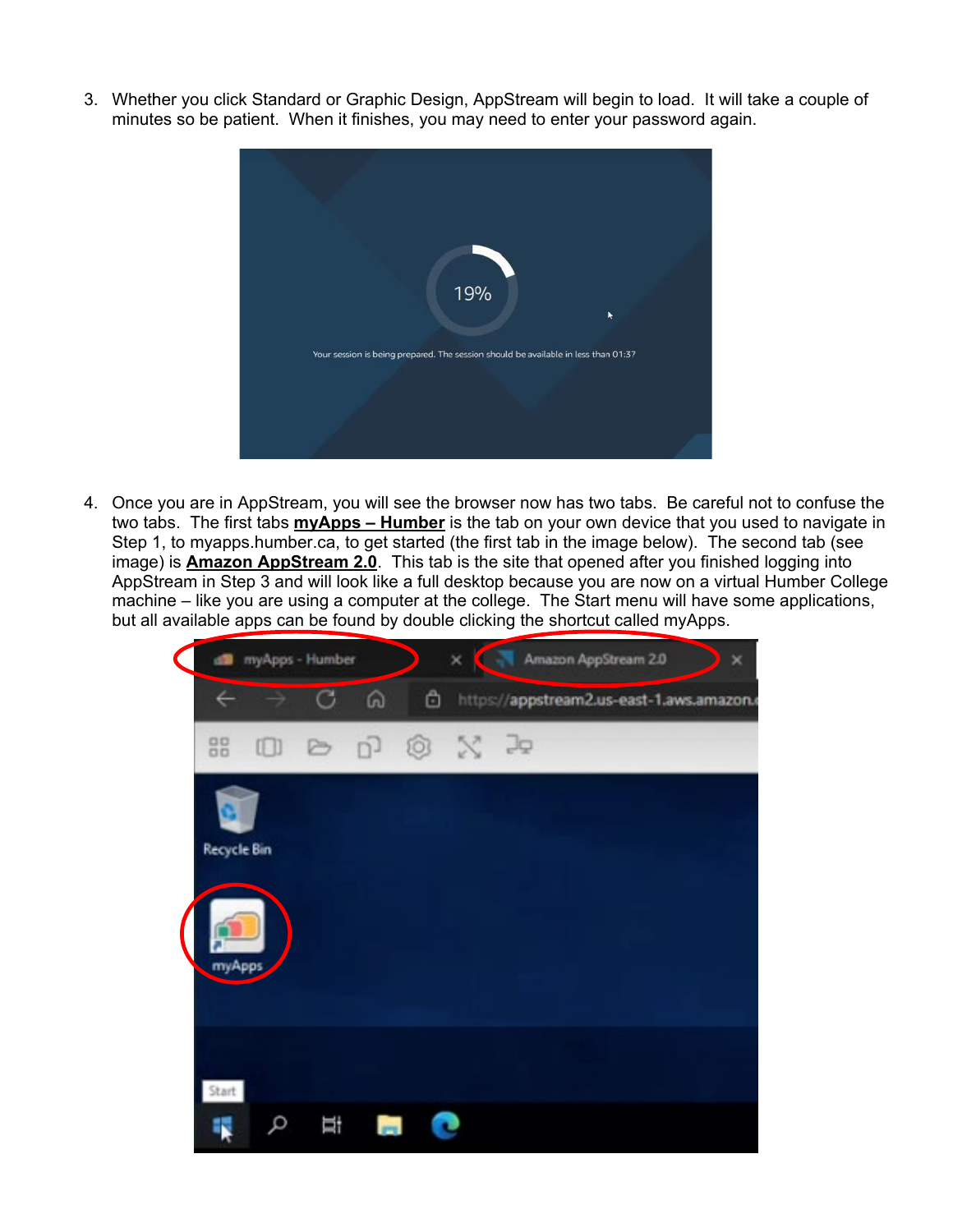5. When the shortcut for myApps opens, it will be like you are logged onto a computer at the college.

| Unavailable<br>Ø<br>46<br>s, |
|------------------------------|
|                              |
| 89600 VSA                    |
| $7$ zip<br>$7 - Zip$         |

**NOTE:** Some applications will still be unavailable for different reasons such as restricted access, compatibility, or hardware requirements.

#### Setting up Storage

- **1.** The first time you sign into AppStream, you will need to set up your storage. This should only need to be done one time, but if the connection to your storage disappears, you will need to add it again. You will connect with your OneDrive space. All staff and students are provisioned with 1 TB of cloud space. It is imperative that you set up your storage as anything saved in the temporary files are destroyed at the end of each session and **CANNOT** be recovered.
- **2.** Click on the My Files icon in the menu to add storage. The My Files icon is located at the top-left of the screen and looks like a file folder. It will open a window that is displayed below.